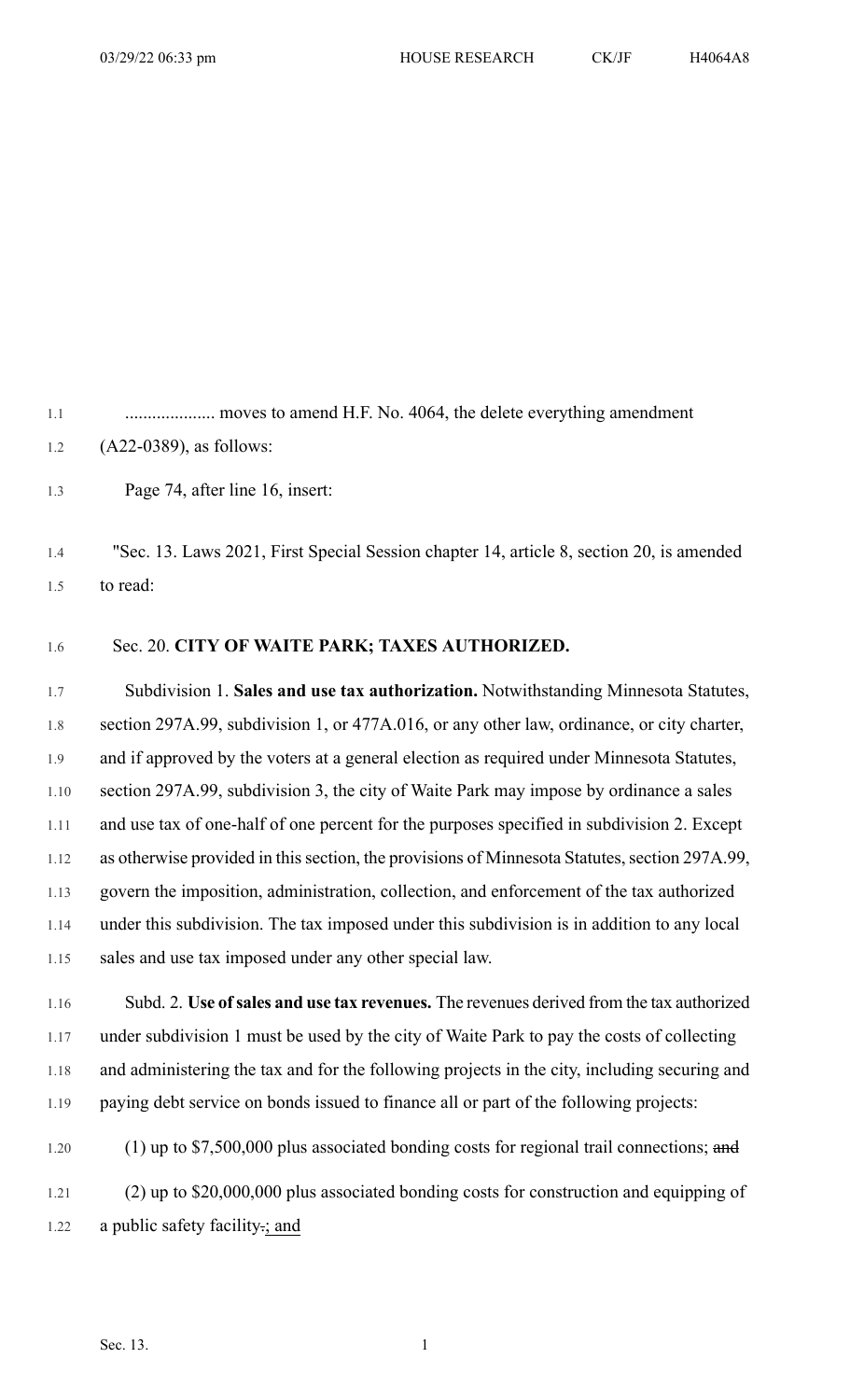| 2.1  | $(3)$ \$10,000,000 plus associated bonding costs for the 10th Avenue regional corridor           |
|------|--------------------------------------------------------------------------------------------------|
| 2.2  | project.                                                                                         |
| 2.3  | Subd. 3. <b>Bonding authority.</b> (a) The city of Waite Park may issue bonds under Minnesota    |
| 2.4  | Statutes, chapter 475, to finance all or a portion of the costs of the facilities authorized in  |
| 2.5  | subdivision 2 and approved by the voters as required under Minnesota Statutes, section           |
| 2.6  | 297A.99, subdivision 3, paragraph (a). The aggregate principal amount of bonds issued            |
| 2.7  | under this subdivision may not exceed:                                                           |
| 2.8  | $(1)$ \$7,500,000 for the project listed in subdivision 2, clause (1), plus an amount needed     |
| 2.9  | to pay capitalized interest and an amount to be applied to the payment of the costs of issuing   |
| 2.10 | the bonds; and                                                                                   |
| 2.11 | $(2)$ \$20,000,000 for the project listed in subdivision 2, clause (2), plus an amount needed    |
| 2.12 | to pay capitalized interest and an amount to be applied to the payment of the costs of issuing   |
| 2.13 | the bonds.; and                                                                                  |
| 2.14 | $(3)$ \$10,000,000 for the project listed in subdivision 2, clause (3), plus an amount needed    |
| 2.15 | to pay capitalized interest and an amount to be applied to the payment of the costs of issuing   |
| 2.16 | the bonds.                                                                                       |
| 2.17 | The bonds may be paid from or secured by any funds available to the city of Waite Park,          |
| 2.18 | including the tax authorized under subdivision 1. The issuance of bonds under this               |
| 2.19 | subdivision is not subject to Minnesota Statutes, sections 275.60 and 275.61.                    |
| 2.20 | (b) The bonds are not included in computing any debt limitation applicable to the city           |
| 2.21 | of Waite Park, and any levy of taxes under Minnesota Statutes, section 475.61, to pay            |
| 2.22 | principal and interest on the bonds is not subject to any levy limitation. A separate election   |
| 2.23 | to approve the bonds under Minnesota Statutes, section 475.58, is not required.                  |
| 2.24 | Subd. 4. Termination of taxes. Subject to Minnesota Statutes, section 297A.99,                   |
| 2.25 | subdivision 12, the tax imposed under subdivision 1 expires at the earlier of $(1)$ +9 25 years  |
| 2.26 | after the tax is first imposed, or (2) when the city council determines that the amount received |
| 2.27 | from the tax is sufficient to pay for the project costs authorized under subdivision 2 for       |
| 2.28 | projects approved by voters as required under Minnesota Statutes, section 297A.99,               |
| 2.29 | subdivision 3, paragraph (a), plus an amount sufficient to pay the costs related to issuance     |
|      |                                                                                                  |
| 2.30 | of any bonds authorized under subdivision 3, including interest on the bonds. Except as          |
| 2.31 | otherwise provided in Minnesota Statutes, section 297A.99, subdivision 3, paragraph (f),         |
| 2.32 | any funds remaining after payment of the allowed costs due to the timing of the termination      |